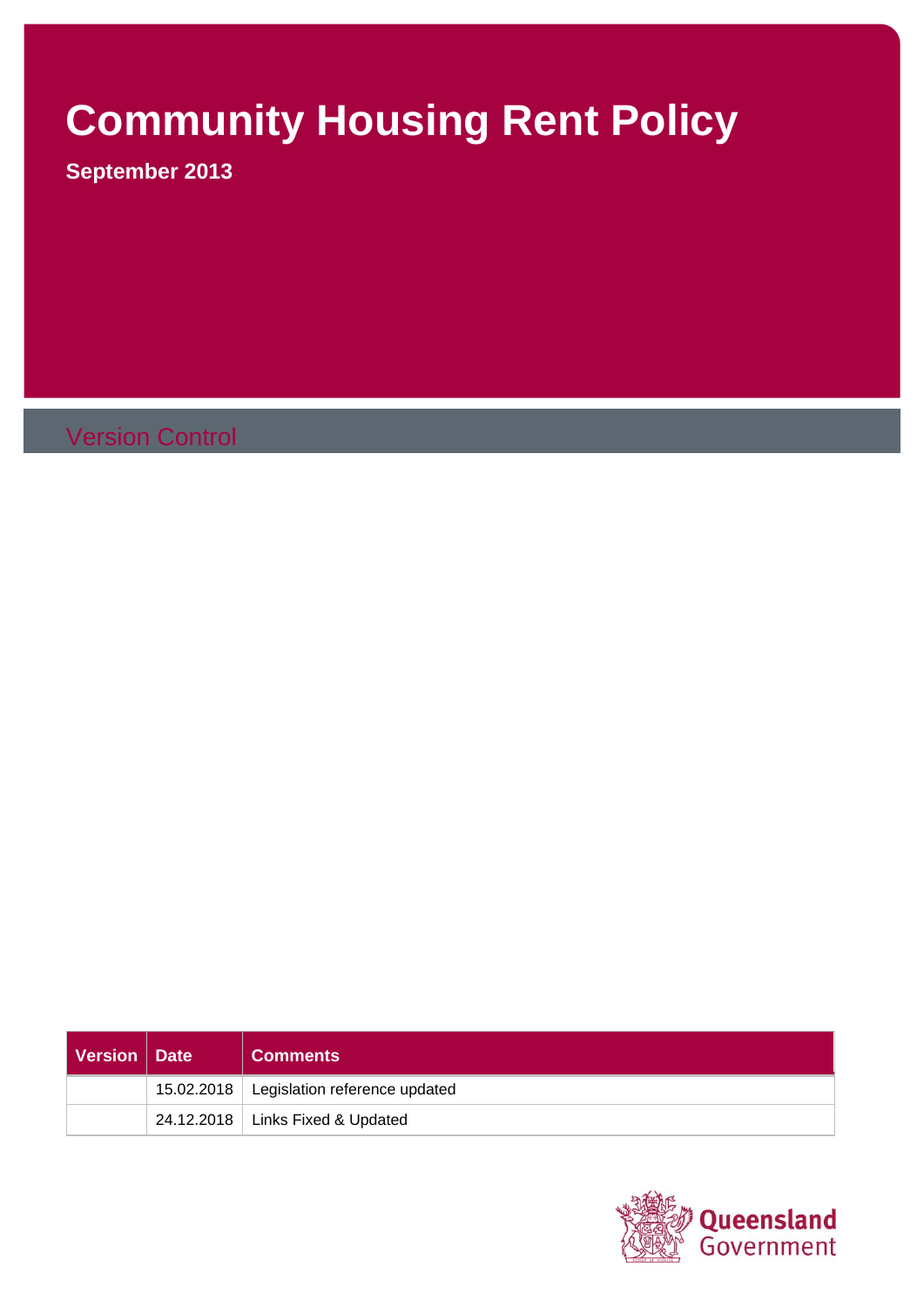# <span id="page-1-0"></span>**Table of contents**

|                                   | <b>Table of contents</b>               | $\overline{2}$                                           |  |  |  |
|-----------------------------------|----------------------------------------|----------------------------------------------------------|--|--|--|
|                                   | 1. Scope                               | $\cdot$ .3                                               |  |  |  |
|                                   | 1.1. Meaning of rent                   | 3                                                        |  |  |  |
|                                   | 1.2. Application                       | 3                                                        |  |  |  |
|                                   | 2. Principles                          |                                                          |  |  |  |
|                                   |                                        |                                                          |  |  |  |
|                                   |                                        |                                                          |  |  |  |
|                                   | 4.1. Pension reform increases - 2009   | 5                                                        |  |  |  |
|                                   |                                        | 4.2. Assessable and non-assessable income<br>6           |  |  |  |
|                                   | 5. Rent assessment<br>.6               |                                                          |  |  |  |
|                                   | 5.1. Assessment rates                  | 6                                                        |  |  |  |
|                                   | 5.2. Household members                 | $\overline{7}$                                           |  |  |  |
|                                   | 5.3. Households with irregular income  | 8                                                        |  |  |  |
|                                   | 5.4. Imputing income                   | 9                                                        |  |  |  |
|                                   |                                        | 5.5. Household members with no income or low income<br>9 |  |  |  |
|                                   | <b>5.6. Work incentives</b>            | 11                                                       |  |  |  |
|                                   | 5.7. Sweat equity                      | $12 \,$                                                  |  |  |  |
|                                   | 5.8. Maximum rent                      | 12                                                       |  |  |  |
| 5.9. Minimum rent or reduced rent |                                        |                                                          |  |  |  |
|                                   | 5.10. Rent reviews                     | 14                                                       |  |  |  |
|                                   | 5.11. Evidence of income               | 15                                                       |  |  |  |
|                                   |                                        |                                                          |  |  |  |
|                                   |                                        |                                                          |  |  |  |
|                                   | 7.1. Affordable housing                | 16                                                       |  |  |  |
|                                   | 7.2. Crisis Accommodation Program      | 16                                                       |  |  |  |
|                                   | 7.3. Supportive Housing Program        | 17                                                       |  |  |  |
|                                   |                                        |                                                          |  |  |  |
|                                   | 8.1. Community Housing Rent Calculator | 18                                                       |  |  |  |
|                                   | <b>8.2. Publications</b>               | 18                                                       |  |  |  |
| 9 <sub>1</sub>                    | <b>Policy links</b>                    |                                                          |  |  |  |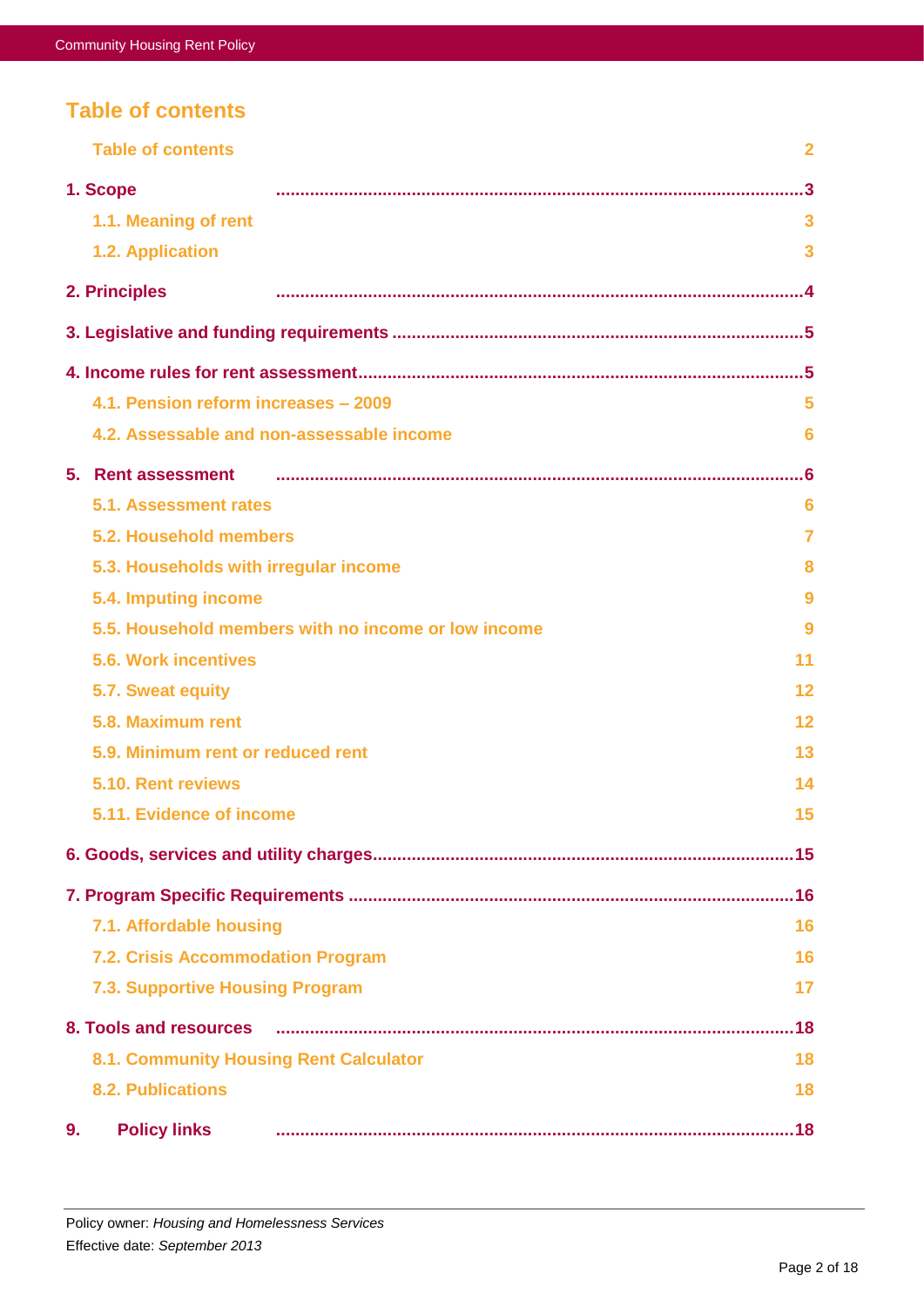# <span id="page-2-0"></span>**1. Scope**

This document outlines the Community Housing Rent Policy (CHRP), to be implemented by registered housing providers, funded by the Queensland Government through the Department of Housing and Public Works, to deliver social housing (providers).

### <span id="page-2-1"></span>**1.1. Meaning of rent**

In the context of the CHRP, rent has the following meaning:

Rent is paid where a household is covered under the *Residential Tenancies and Rooming Accommodation Act 2008* (RT&RAA).

# <span id="page-2-2"></span>**1.2. Application**

The CHRP applies to:

- providers registered under the *Housing Act 2003* where the assistance agreement, including program specifications, requires them to comply with the CHRP as published by the department from time to time
- other providers, including unregistered providers, where the assistance agreement, including program specifications, requires them to apply the CHRP, as published by the department from time to time.

Providers who are not required to comply with the CHRP can choose to apply it, provided that application of the CHRP does not contravene any terms of their assistance agreement. Providers funded under, but not limited to, the following social housing programs are required to comply with the CHRP:

- Affordable Housing Program (AHP)
- Community-managed Housing Studio Units (CMSU)
- Community Rent Scheme (CRS)
- Crisis Accommodation Program (CAP)
- Long Term Community Housing Program (LTCHP)
- Same House Different Landlord (SHDL)
- Supportive Housing Program

[7.1. Affordable housing](#page-15-1) of the CHRP provides specific detail in relation to the rent assessment for affordable housing providers and providers funded under the Crisis Accommodation Program and Supportive Housing Program.

The CHRP is not intended to cover Indigenous Councils funded under the Commonwealth Housing Improvement Program to deliver housing assistance on discrete Indigenous communities (Deed of Grant in Trust).

Providers that are unsure about the applicability of the CHRP to their assistance agreement should contact the Department of Housing and Public Works.

Policy owner: *Housing and Homelessness Services* Effective date: *September 2013*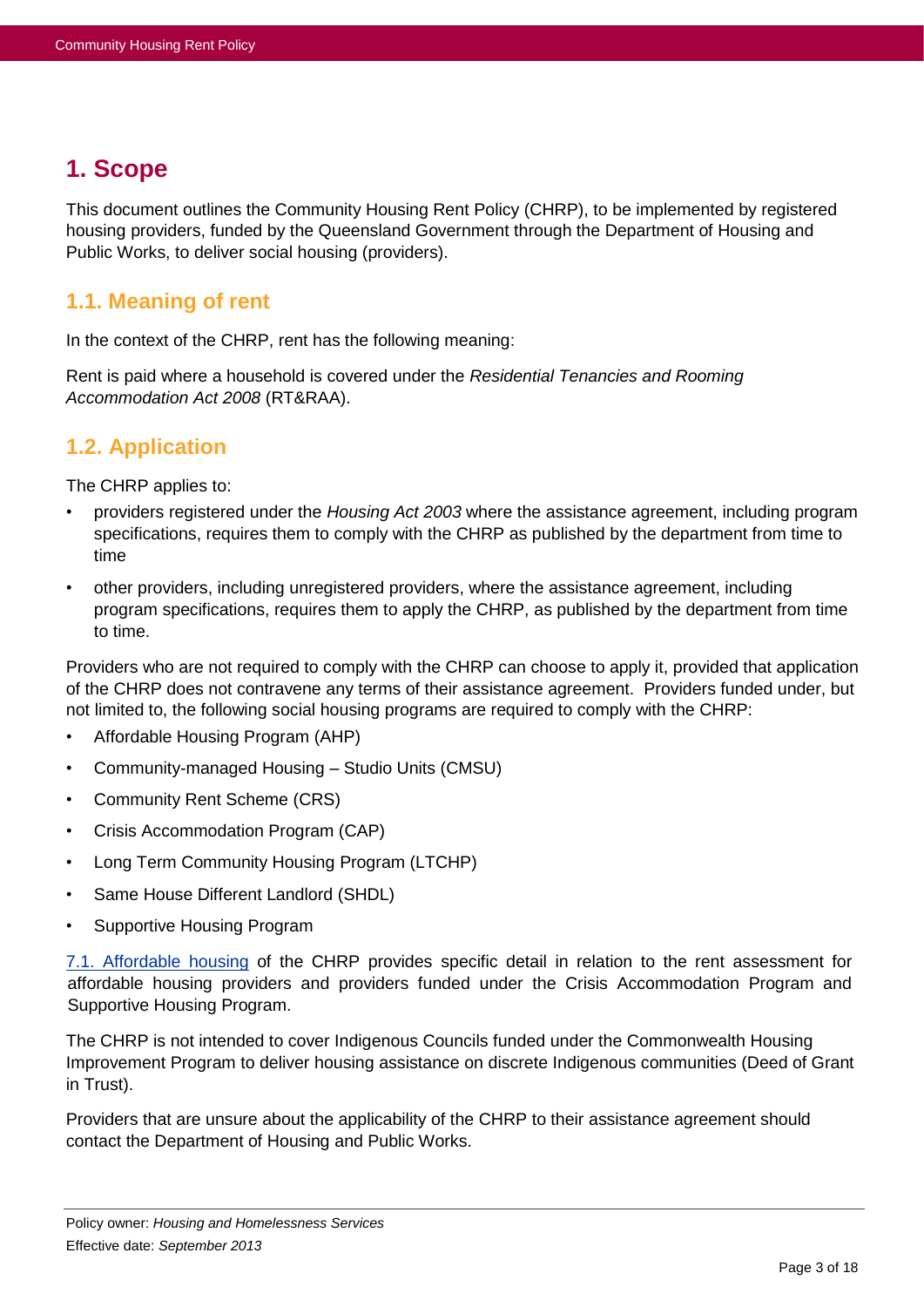| Brisbane Region - 3007 4377           | <b>HHS BR ORD</b><br>HHSBRORD@hpw.qld.gov.au   |
|---------------------------------------|------------------------------------------------|
| South/West Region - 3437 6044         | <b>HHS SWR ORD</b><br>HHSSWRORD@hpw.qld.gov.au |
| <b>Central Queensland/North Coast</b> | <b>HHS CQNCR ORD</b>                           |
| Region - 4848 7060                    | HHS-SD-CQNCR-ORD@hpw.qld.gov.au                |
| <b>Northern Queensland Region -</b>   | <b>HHS NQR ORD</b>                             |
| 4724 8578                             | HHS-NQR-ORD@hpw.qld.gov.au                     |

The CHRP ensures that rents set for tenants on low to moderate incomes in properties managed by providers are affordable. The rent a household pays is determined by a tenants' capacity to pay which is defined as a set percentage of the household's income, plus the Commonwealth Rent Assistance to which the household is entitled, with maximum rent being the market rent for the property.

The difference between the rent a household pays based on its income and the market rent is a rent subsidy. This policy ensures that rents are affordable and that rent subsidies go to those who most need them.

To ensure equivalent rents are charged to all social housing tenants, the CHRP aims to be consistent with the rent policy for public housing. The key difference is the availability of Commonwealth Rent Assistance.

The CHRP describes how providers assess, calculate and review the rent payable, when a tenancy begins and when a household's circumstances change including income and household members joining or vacating the property.

# <span id="page-3-0"></span>**2. Principles**

Application of the CHRP should be guided by the following principles:

- the CHRP aims to be as fair, simple, efficient, consistent and incentive-based as possible and to reduce the financial disincentives for tenants to earn additional income
- rent paid in funded social housing remains affordable
- methods used to assess rents in social housing are applied fairly across all income types, with appropriate consideration given to the purposes and objectives of the funded programs
- methods used to assess rents are transparent, promoted and clearly explained to tenants to ensure they are aware of how those methods operate.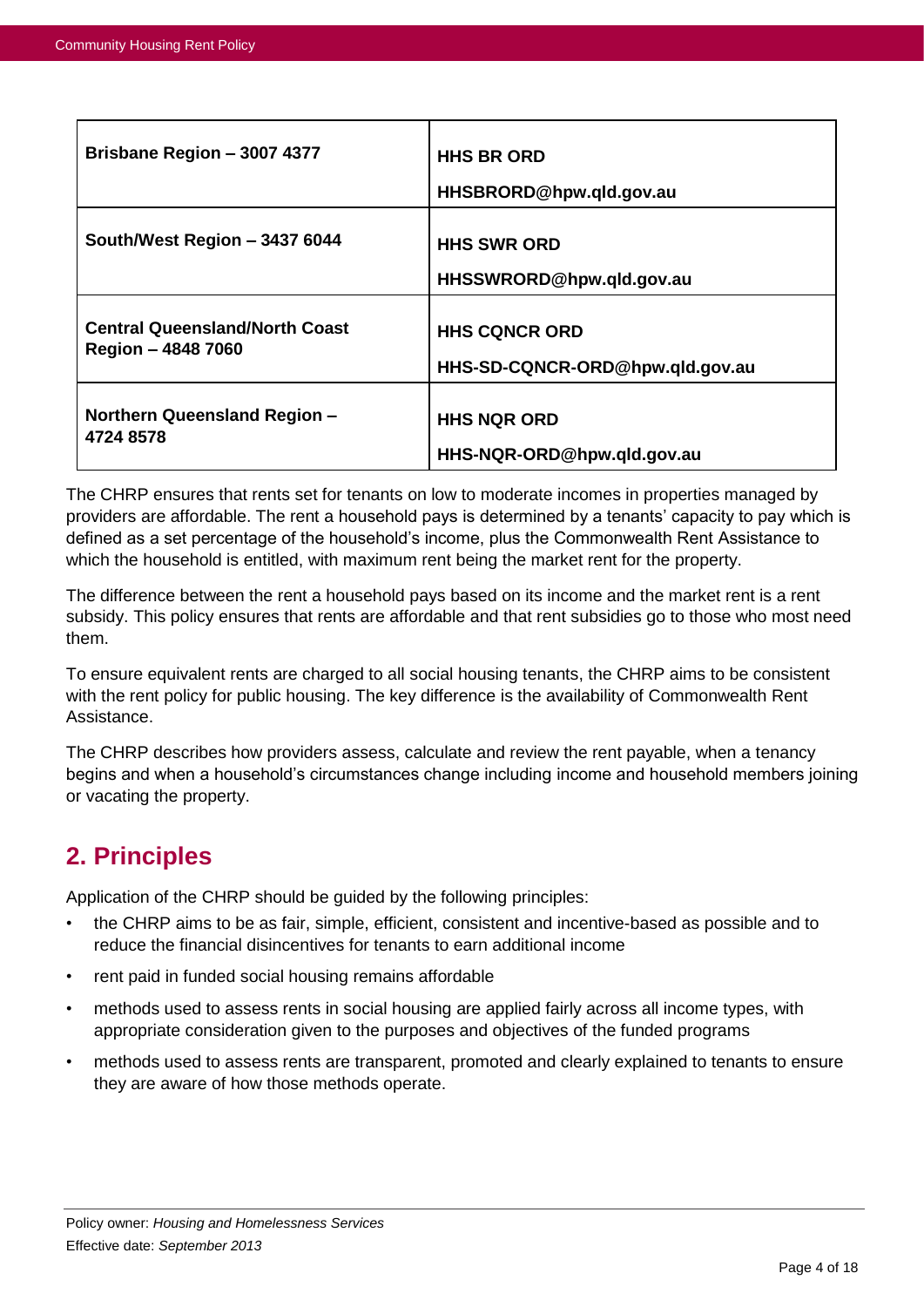# <span id="page-4-0"></span>**3. Legislative and funding requirements**

Under assistance agreements, providers are required to comply with the CHRP as published by the department from time to time.

Under Section 17 of the *Housing Regulation 2015*, a provider must also keep a rent policy, complying with the assistance agreement, which includes appropriate provision for:

- explaining rent calculations to tenants
- dealing with tenant queries or concerns about matters relating to rent
- giving tenants a choice of rent payment methods
- preventing serious rent arrears.

Further, providers are required to apply their rent policy consistently and fairly, and keep a record of rent assessments undertaken for a household, for the duration of the tenancy agreement and for at least six months after the tenancy agreement has ended. A provider's rent policy must state criteria and procedures relating to rent under tenancy agreements including:

- setting the amount of rent
- calculating rent payments
- collecting rent
- managing rent arrears.

In addition, the provider's rent policy should cover all other matters relating to rent assessment that are not detailed in the CHRP.

# <span id="page-4-1"></span>**4. Income rules for rent assessment**

### <span id="page-4-2"></span>**4.1. Pension reform increases – 2009**

Pension Reform increases introduced by the Commonwealth Government in 2009 are not included when assessing rent for single pensioners.

Pension Reform increases are to be excluded from the assessable income amounts used to assess rents, for the following pensions:

- Age Pension
- Age Pension Blind
- Bereavement Allowance
- **Carer Pension**
- Disability Support Pension for recipients aged 21 and over
- Disability Support Pension Blind
- War Widow/ers Payment
- Widow B Pension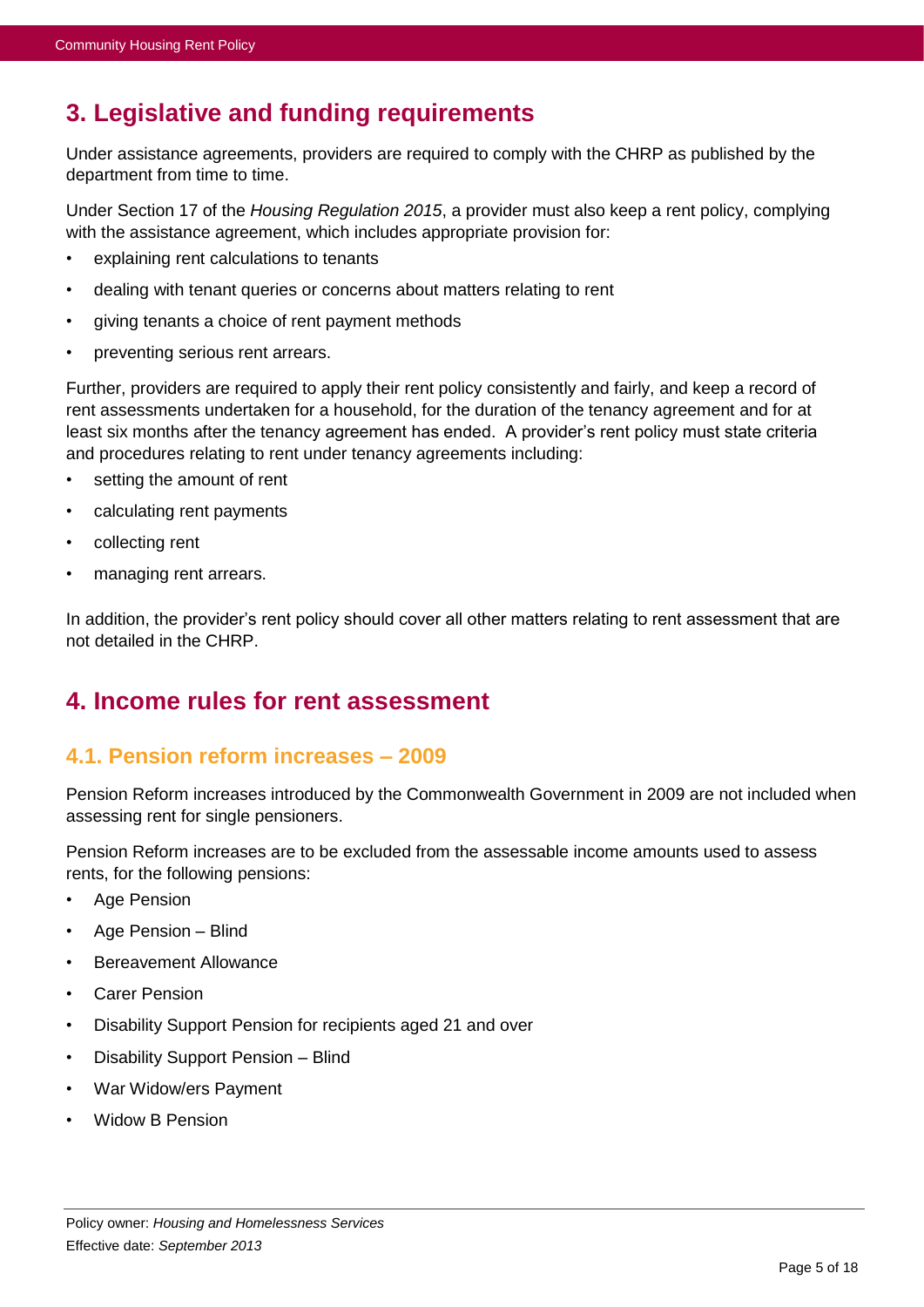- Wife Pension Age and Disability
- Service Pension

A PDF detailing the Pension Reform amounts will download with each [Community Housing Rent](https://www.hpw.qld.gov.au/RentCalculator/)  [Calculator](https://www.hpw.qld.gov.au/RentCalculator/) quarterly update to assist providers when assessing rent.

### <span id="page-5-0"></span>**4.2. Assessable and non-assessable income**

#### <span id="page-5-3"></span>**4.2.1** *Assessable income*

All general income is considered assessable when determining rent payable by tenants.

Assessable income includes pensions, benefits and allowances, wages and work allowances, and other income sources.

All income types, excluding those covered by [5.2.2 Part-time household members,](#page-6-1) are considered assessable income when determining rent payable.

A list of assessable incomes to be included when undertaking rent assessments are detailed in the [Community Housing Rent Policy: Assessable and non-assessable incomes](https://www.hpw.qld.gov.au/SiteCollectionDocuments/CHRentAssessmentToolAssessableAndNonAssessableIncome.pdf) available on the department's website.

#### **4.2.2** *Non-assessable income*

Specific purpose payments are generally considered non-assessable for the purpose of rent assessments.

A list of non-assessable incomes to be excluded when undertaking rent assessments are detailed in the [Community Housing Rent Policy: Assessable and non-assessable incomes](https://www.hpw.qld.gov.au/SiteCollectionDocuments/CHRentAssessmentToolAssessableAndNonAssessableIncome.pdf) available on the department's website.

# <span id="page-5-1"></span>**5. Rent assessment**

### <span id="page-5-2"></span>**5.1. Assessment rates**

A tenant in a property managed by a registered housing provider will have their rent assessed at 25 percent of the household's assessable income, plus the Commonwealth Rent Assistance to which all eligible household members are entitled.

Commonwealth Rent Assistance is not considered income and therefore is not assessed at 25 percent. Instead, providers add the total Commonwealth Rent Assistance to which all household members are entitled, to the rent assessment.

If a household is deemed eligible for Commonwealth Rent Assistance, the total amount of Commonwealth Rent Assistance to which they are entitled is added to their rent, regardless of whether they receive the payment or not.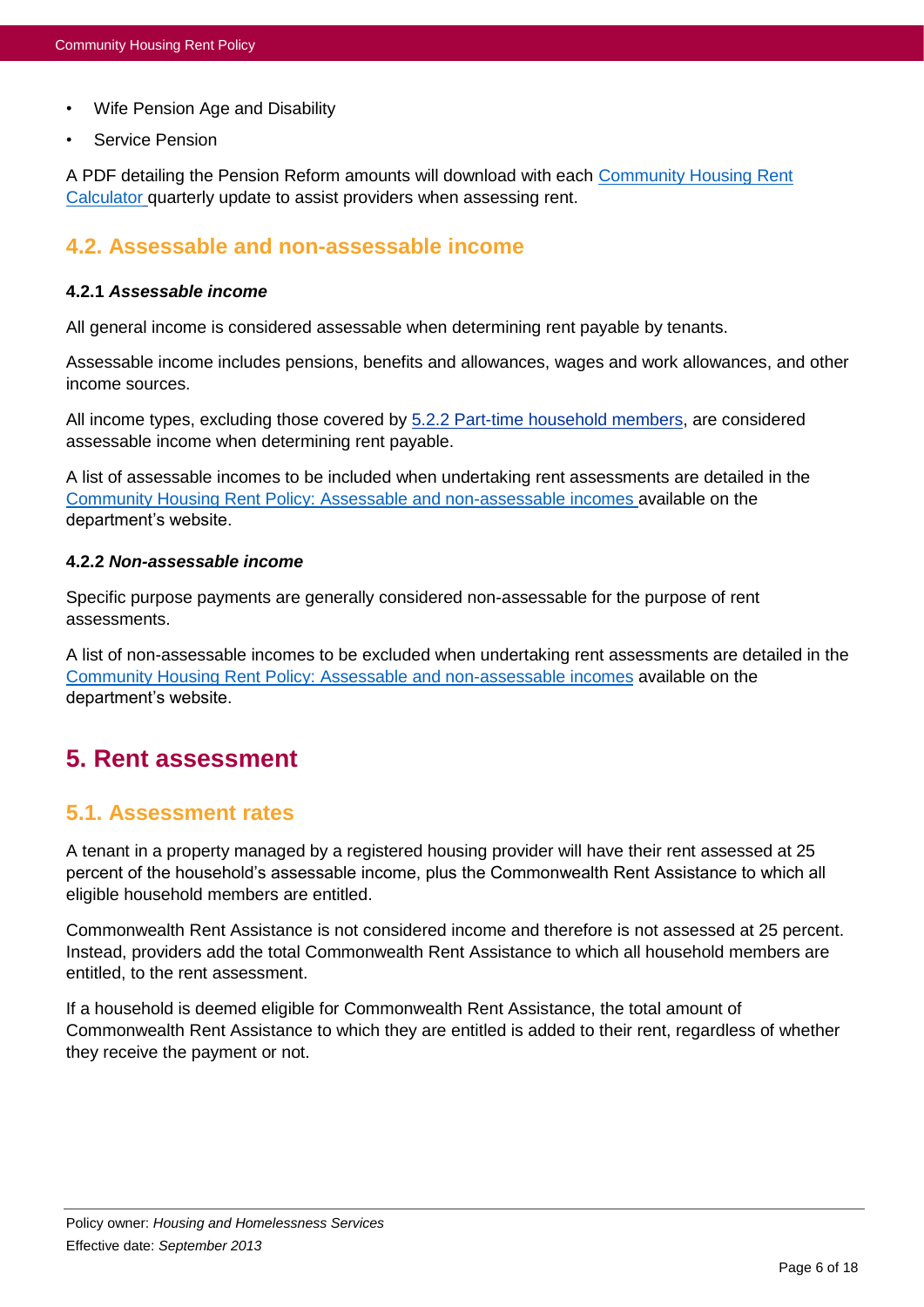#### <span id="page-6-2"></span>**5.1.1** *Community-managed Housing – Studio Units*

A tenant in a furnished property managed under the Community-managed Housing – Studio Unit (CMSU) program, may have up to a 3 percent fully furnished property charge included in their rent assessment. The 3 percent property charge is applicable to cover the costs to the provider of supplying a fully furnished property, including replacement costs for fair wear and tear.

Inclusion of the full 3 percent fully furnished property charge will take the rent assessment to a total of 28 percent of the households' assessable income, plus the Commonwealth Rent Assistance to which an eligible household is entitled.

# <span id="page-6-0"></span>**5.2. Household members**

Household members include all persons living in the accommodation, regardless of their age or relationship to the tenant/s. The income of all household members is taken into consideration when determining the rent payable by a household.

The person or persons named on the tenancy agreement, their spouse/s, and all household members aged 25 years and over, have their incomes assessed at the full rate, with no concessions.

#### <span id="page-6-3"></span>**5.2.1** *Young household members*

Young household member/s, are household members other than the person or persons named on the tenancy agreement (and their spouse/s), who are aged under 25 years. A young household member may or may not be related to the person or persons named on the tenancy agreement. Young household members could be a child, niece, sibling, foster child, boarder or friend.

Young household members aged under 25 years, have 10 percent of their assessable income added to the total rent payable.

Casual earnings of household members aged under 18 years who are attending full time studies at any educational facility (e.g. school, traineeship, TAFE or university) are nonassessable income.

#### <span id="page-6-1"></span>**5.2.2** *Part-time household members*

Part-time household members may reside in the dwelling for three days or less in any one week, before their income is included for rent assessment. If a household member resides in the property for four or more days per week, they should be considered permanent household members and have their income included in the rent assessment.

#### **5.2.3** *Carers*

Carers who reside in the property as their principal place of residence have their income included for rent assessment.

Carers who do not reside in the property as their principal place of residence will not have their income included for rent assessment. Carers must provide evidence to providers to demonstrate that they are required as a carer by the tenant or household member, and have another primary place of residence.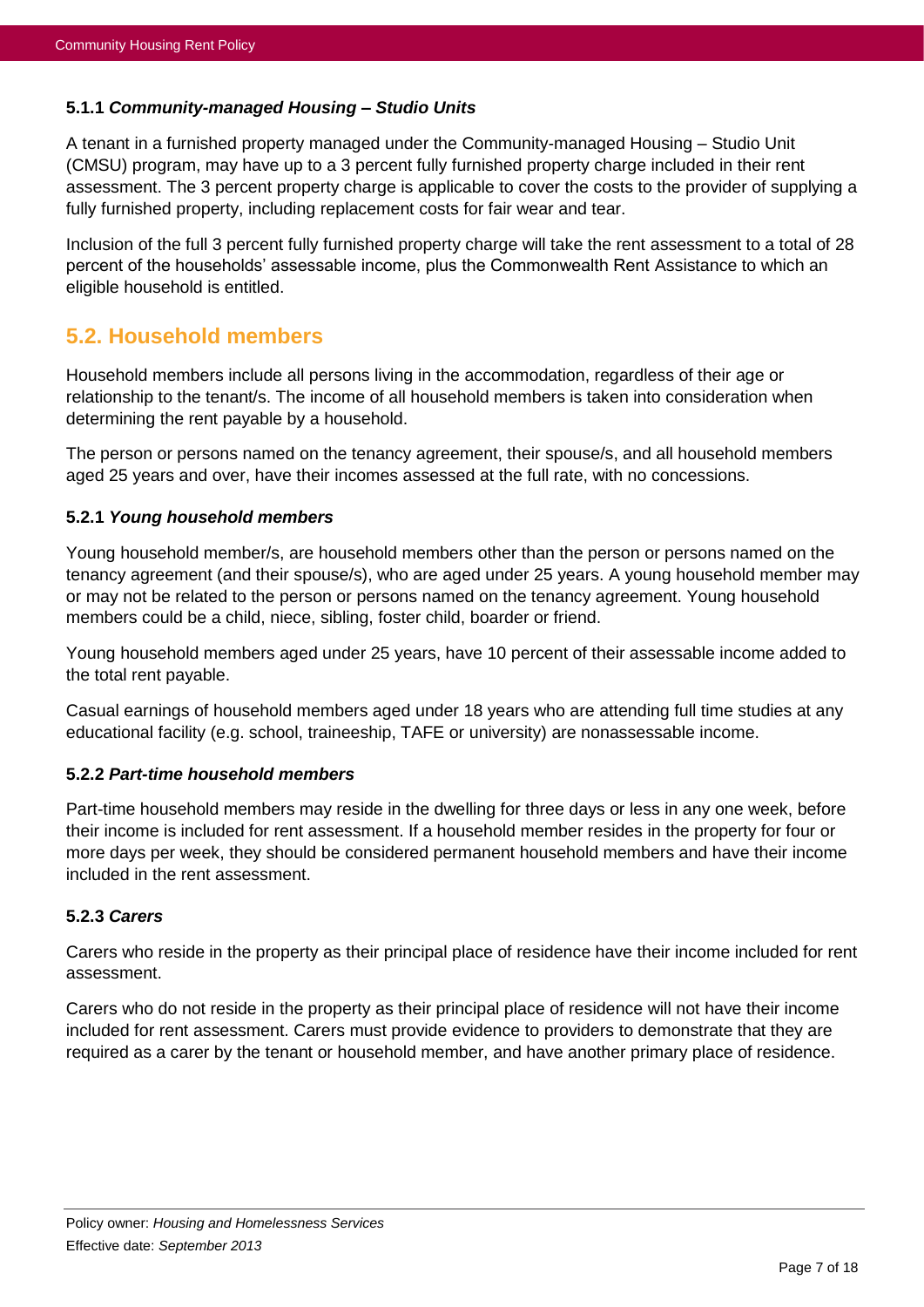#### **5.2.4** *Absent household members*

A household member's income is fully assessable during periods where members are absent from the premises, including instances where a household member is periodically absent due to holidays or work commitments. The rent should remain the same if the tenant arranges a caretaker to visit periodically during the absence.

[5.9. Minimum rent or reduced rent](#page-12-0) details the circumstances where a provider can approve a tenant be charged a minimum or reduced rent, where a household member is temporarily absent. Temporary absences should not be approved for periods over 12 months.

#### <span id="page-7-1"></span>**5.2.5** *New household members*

New household members include visitors, de facto, spouse or any other person newly residing in the property. Tenants are responsible for advising providers of a new household member.

For the following new household members, the providers can choose to grant a grace period for the rent increase, until the date of the next rent review.

- a child under 16 (including a baby) which subsequently increases the income received by a household member
- a child being returned to the custody of any household member.

For all other new household members, a four-week grace period applies, before the new household member's income is included in rent assessment. This grace period does not apply if the household member is returning to the household.

In circumstances where a new member joins the household, rent can be increased between annual rent reviews. In applying rent increases, providers must ensure they comply with the requirements of the RT&RAA.

#### **5.2.6** *Removing household members*

If a household member leaves, the provider should re-assess the household's rent. When undertaking the rent re-assessment, providers should check if any household member's incomes have changed as a result of a household member leaving.

### <span id="page-7-0"></span>**5.3. Households with irregular income**

If a household member earns income which varies regularly (an irregular income), rent should be assessed by averaging the household members income over the four weeks prior to the rent assessment. This amount should then be added to all other assessable household income.

As per [4.2.1 Assessable income,](#page-5-3) Regular and ongoing overtime, assessable work allowance, and bonuses are to be included in rent assessment.

A household's rent should be reassessed, if a household member's average income reduces by 25 percent or more than the previous average. The tenant will be required to provide evidence of the reduction in income. This reduction only applied to commission, overtime, work allowances and bonuses.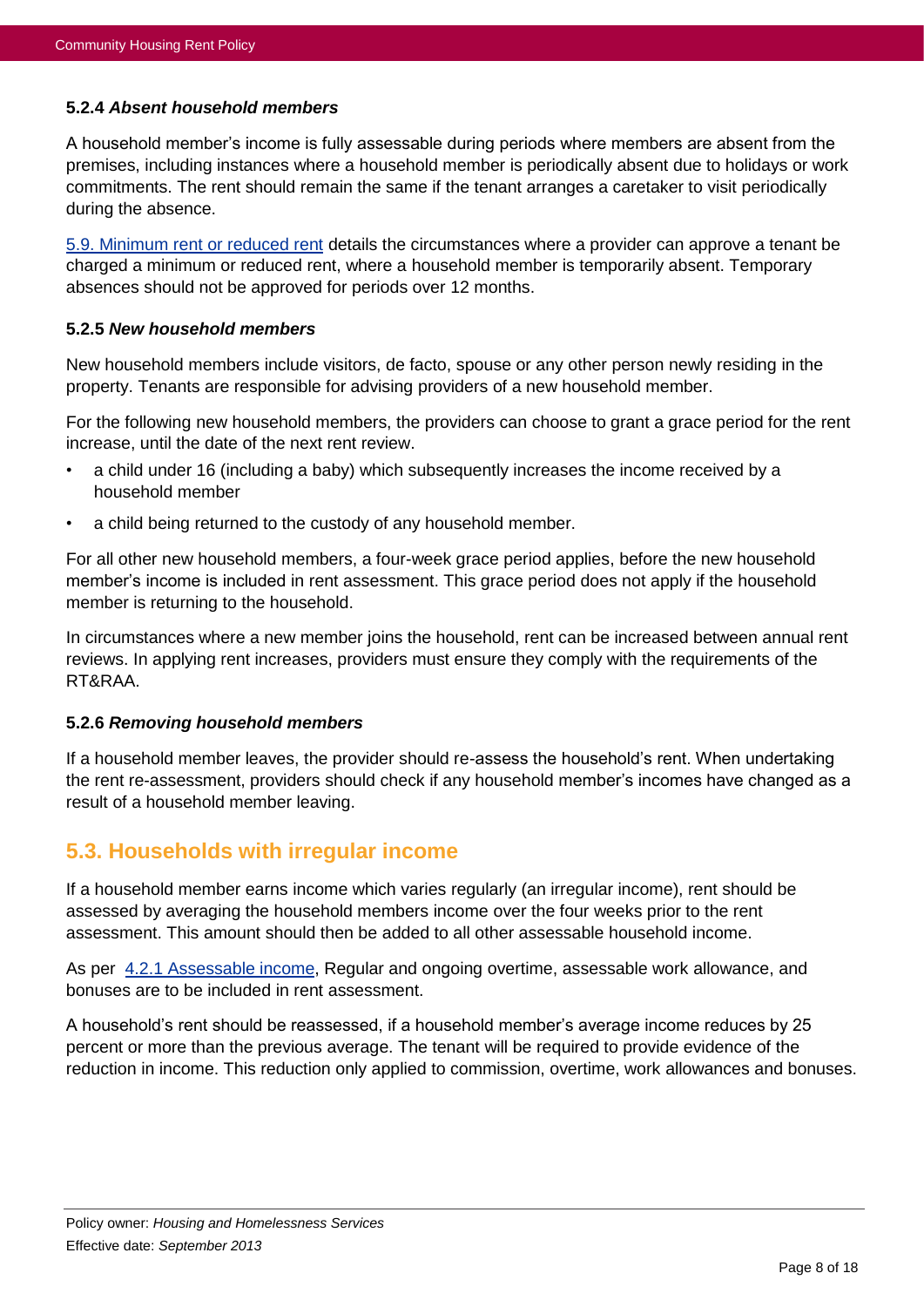# <span id="page-8-0"></span>**5.4. Imputing income**

Rent assessments are based on a formula that considers the income of all household members, and as such all household members who reside in a social housing property are required to contribute to the rent paid.

Household members who receive **no income, a very low income or who cannot have their income identified or verified**, will be **imputed an income** based on a benchmark payment, regardless of whether the household member is in receipt of any income or income support payment/s. This is referred to as 'imputed income'.

Imputing an income means that a client's choices and/or Centrelink imposed payability conditions, do not directly or indirectly result in the client receiving a greater rental subsidy which in effect means the transfer of income support responsibility to the State Government.

Income support is the responsibility of the Commonwealth and this policy aims to prevent 'cost shifting' from the Commonwealth Government to social housing funded by the State.

Government. If this policy was not in place the providers would be required to provide a higher housing subsidy to people who do not receive the appropriate level of income support from the Commonwealth Government. This in effect would reduce the number of people who can be assisted by the One Social Housing System in Queensland.

#### **5.4.1** *Benchmark for an imputed income*

Tenants or household members, who have an income imputed as part of the rent assessment process, will have their rent assessed as though they are in receipt of a Newstart Allowance at the single no children basic rate.

An income could be imputed for tenants or household members who are not in receipt of a Newstart Allowance and are not eligible for or entitled to a Newstart Allowance or any other income support payment. Newstart Allowance is purely a benchmark payment on which a rent will be assessed.

# <span id="page-8-1"></span>**5.5. Household members with no income or low income**

Tenants or household members who have no income or a low income will have their income imputed in accordance with Section [5.4. Imputing income](#page-8-0)

#### **5.5.1** *A client with no income*

For rent assessment purposes, a tenant or household member with no income will be imputed an income. A client may have no income for the following reasons (this list is not exhaustive):

- has not applied for an income support payment
- is serving Centrelink imposed waiting period
- has failed an activity test under the Centrelink Welfare to Work requirements
- entered a relationship, and their spouse's income and or assets make them ineligible
- does not meet the payability requirements
- ineligible for Centrelink payments for reasons other than income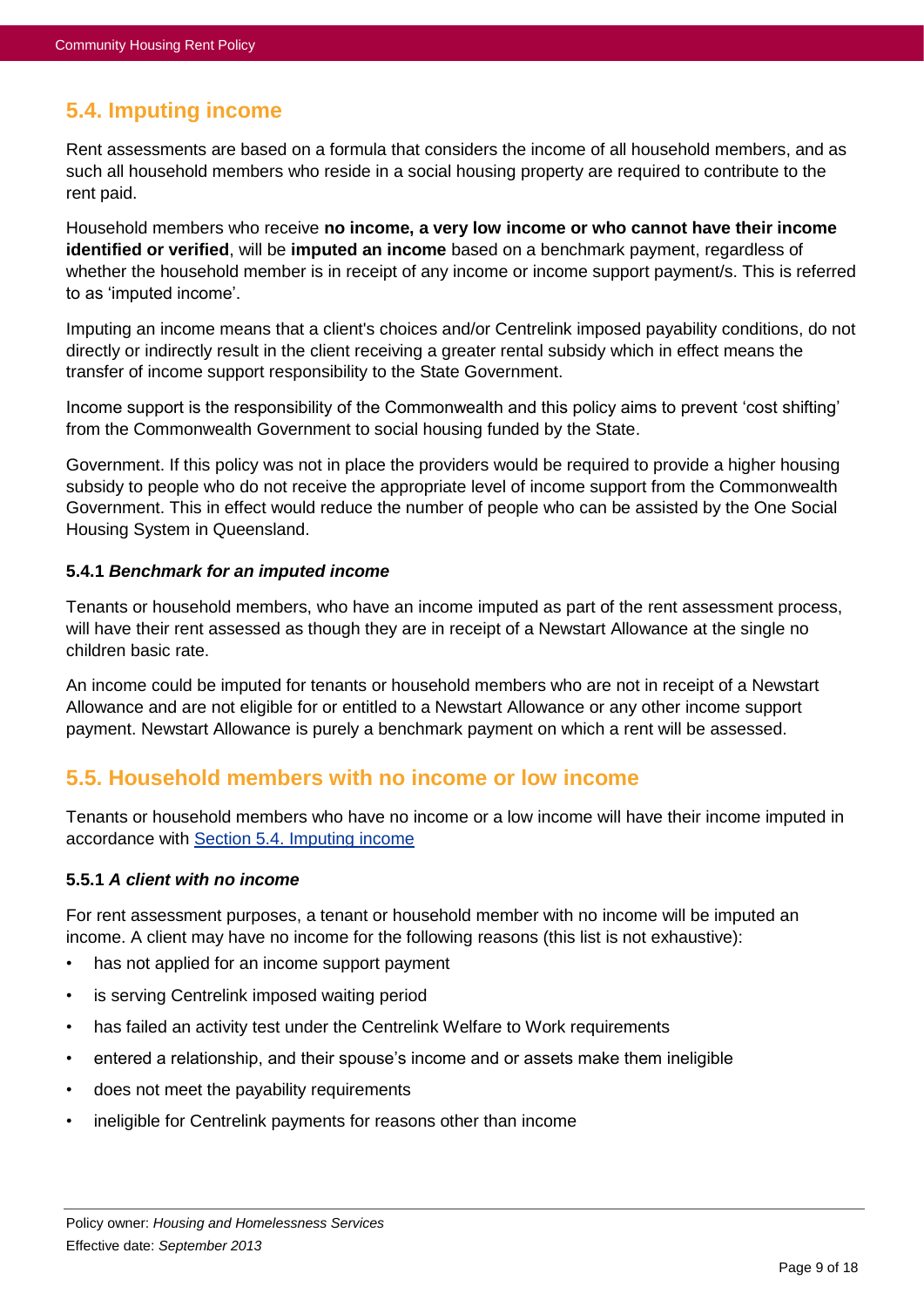• eligible for Centrelink payment but elects not to receive it • voluntarily ceased work and ineligible for Centrelink payments.

A tenant or household member who receives Family Tax Benefit Part A and no other income should have an income imputed. For this household, rent will be based on all assessable household income including Family Tax Benefit Part A, plus the imputed income.

#### **5.5.2** *A client has a very low income*

A tenant or household member who has an income that is below the imputed income benchmark payment and is not receiving a partial or additional payment from Centrelink or the Department of Veterans' Affairs either by choice or because they do not satisfy all of the qualification or payability requirements, will have their rent assessed as though they are in receipt of the imputed income benchmark.

#### **5.5.3** *A client's income cannot be identified or verified*

If a tenant or household member's income cannot be identified or verified, for example (but not limited to) people who are visiting from overseas for a period beyond the grace period and prisoners who will reside in social housing upon release, will be imputed an income.

#### **5.5.4** *Cessation of employment – short term*

If a tenant or household member is forced to stop work due to circumstances beyond their control (e.g. the workshop closes down over Christmas break and the tenant or household member is not paid during this time) the provider can choose to impute an income for the household member, for the duration of time that the household member is forced to stop work. The application of this section should be detailed in the provider's rent policy.

The tenant or household member must supply evidence to the provider that includes the dates that there will be no work and that the tenant or household member will not be paid during this time.

As soon as the tenant or household member returns to work, the rent will revert back to the original amount.

#### **5.5.5** *Absent household member*

If a tenant or household member is absent from the household and:

- the provider has approved a rent reduction under Section [5.9. Minimum rent or reduced rent,](#page-12-0) the provider can reduce the departing household member's income to \$0.00 during the period of absence
- Rent should be assessed on the income of the remaining household members. If the remaining household members have no income, they should be imputed an income.
- the provider has not approved a rent reduction under Section [5.9. Minimum rent or reduced rent](#page-12-0) an income should not be imputed, and the household's rent should not change.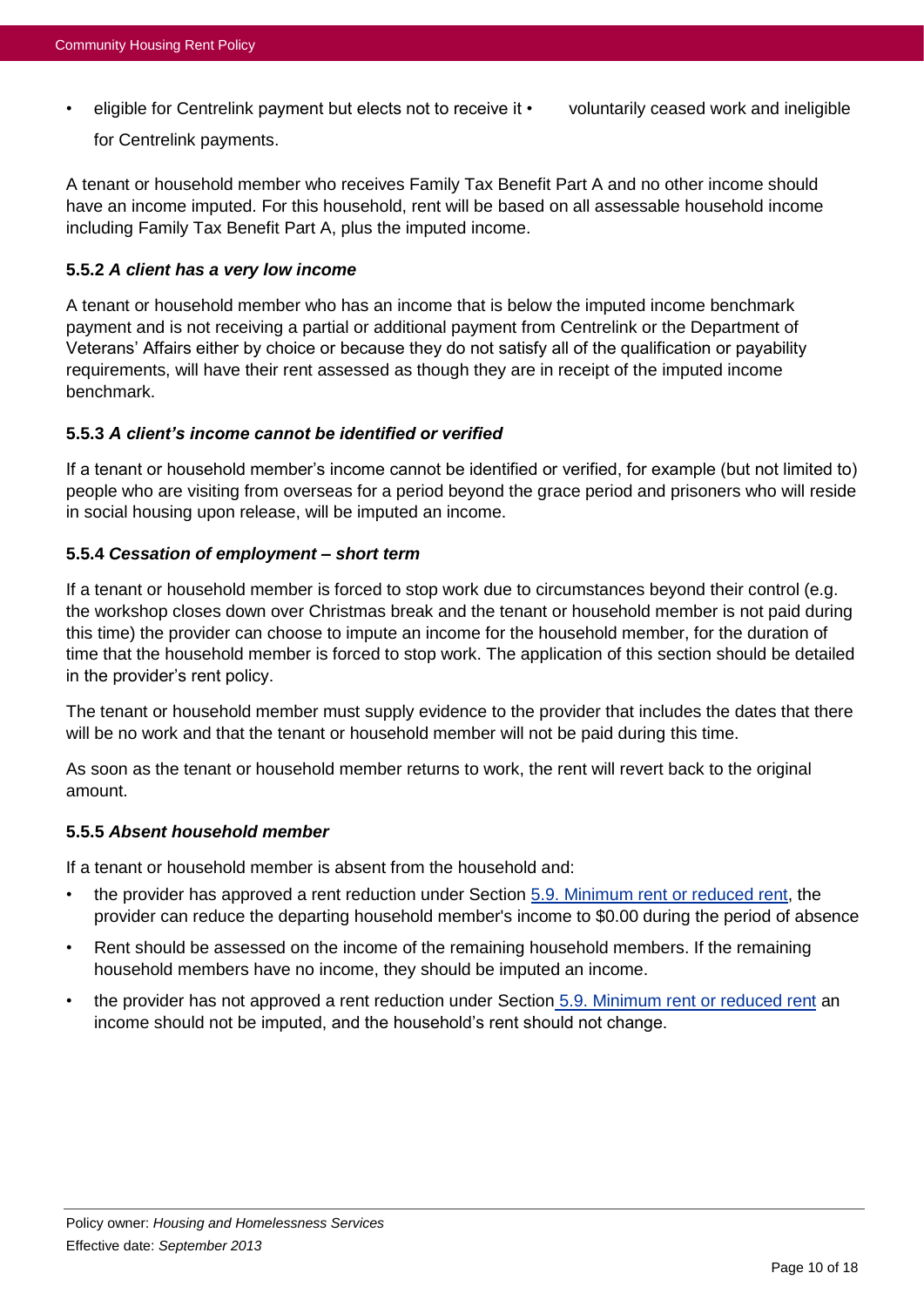#### **5.5.6** *Voluntarily withdraws labour*

If a tenant or household member 'voluntarily withdraws labour' (e.g. goes on strike or takes leave without pay), the rent will not change, even if the household members income is \$0.00. However, if Centrelink commence a new payment to his/her spouse during the strike or absence, rent is to be re-assessed on the basis of that income for the duration of the strike or absence only. At the end of the strike or absence:

- if the tenant or household member does not return to work but applies for a Centrelink payment and Centrelink imposes a waiting period, they should be imputed an income
- if the tenant or household member returns to work, rent is to revert back to the original amount immediately
- if the tenant or household member does not return to work but is offered a redundancy package, the package should be assessed in accordance with Section [4.2. Assessable and non-assessable](#page-5-0)  [income.](#page-5-0)

#### **5.5.7** *Ceased work for maternity and/or parental leave*

A tenant or household member may cease work due to taking maternity and/or parental leave. If the maternity/parental leave is paid leave, rent is assessed on the leave payment. If paid in a lump sum, divide the lump sum by the number of weeks of leave that the lump sum covers. Once the leave period has expired, the household member will be imputed an income.

If the maternity/parental leave is unpaid leave, the household member will be imputed an income, unless the tenant or household member receives paid parental leave from Centrelink.

#### **5.5.8** *No Show No Pay Failures from Centrelink*

No Show No Pay Failures are the compliance arrangements Centrelink applies to job seekers. No Show No Pay failures result in a household member's income being reduced by Centrelink.

If a household member is affected by a No Show No Pay Failure from Centrelink, rent is still assessed on the full rate of the Centrelink payment to which they are entitled.

#### **5.5.9** *Voluntarily ceased work and ineligible for Centrelink payments*

If a tenant or other household member voluntarily ceases employment and is restricted from claiming a Centrelink payment for an imposed period of time, they will be imputed an income.

The date from which the household members income will be imputed, is the date at which the household members termination pay is used up. For example, if the household member was paid four weeks leave upon termination, then the household member's income will not be imputed until four weeks after termination.

### <span id="page-10-0"></span>**5.6. Work incentives**

#### <span id="page-10-1"></span>**5.6.1** *Tax allowance scale*

To increase work incentives, the rent component of income earned from work is assessed on 'after tax' income. The gross taxable income of all household members including young household members is reduced by the tax allowance scale, prior to rent being assessed.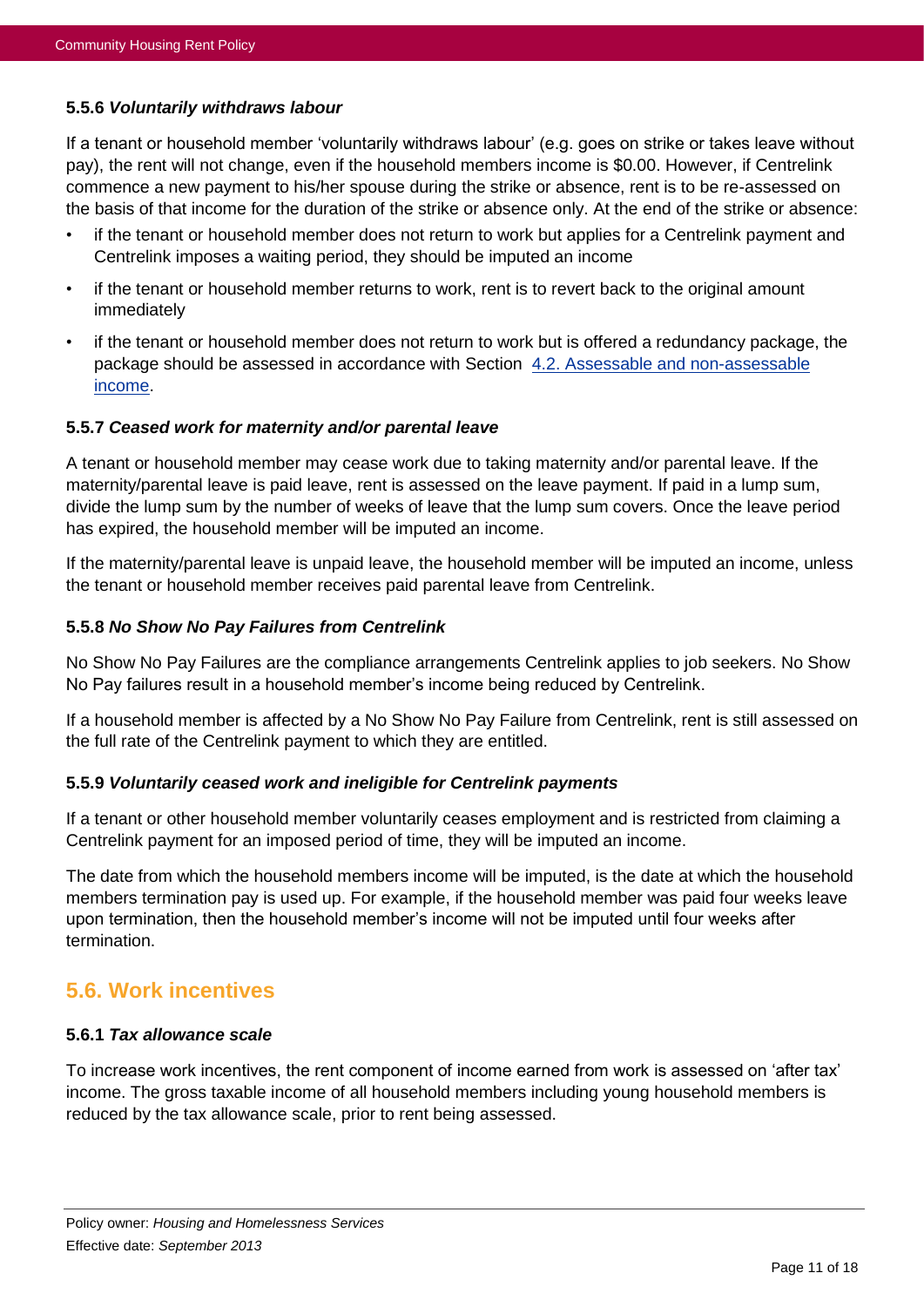The tax allowance scale is not applied to pensions, benefits, allowances and superannuation.

The tax allowance scale applied to gross assessable income does not include the Medicare Levy (1.5 percent), leave loading or tax rebates or offsets. Any superannuation paid by tenants and household members as a component of their income is also not deducted as part of the tax allowance scale.

The tax allowance scale is detailed in the [Community Housing Rent Calculator: Tax Allowance](https://www.hpw.qld.gov.au/SiteCollectionDocuments/CHRentAssessmentToolTaxAllowanceScale.pdf) [Scale](https://www.hpw.qld.gov.au/SiteCollectionDocuments/CHRentAssessmentToolTaxAllowanceScale.pdf) available on the department's website.

The [Community Housing Rent Calculator](https://www.hpw.qld.gov.au/RentCalculator/) has been developed to assess rent in accordance with the tax allowance scale.

The Tax Allowance Scale will be updated in line with any changes made by the Federal Government.

#### <span id="page-11-2"></span>**5.6.2** *Guaranteed rent periods*

To encourage household members receiving a Centrelink or Department of Veterans' Affairs income support payment to enter the workforce, they are able to receive a guaranteed rent period of six months following commencement of work. A guaranteed rent period is a period of six months where the household's rent remains at the level it was on the day before the household member entered the workforce for a guaranteed minimum of six months. Providers must apply the guaranteed rent period to all households that advise the provider that a household member is entering the workforce.

Guaranteed rent periods do not apply if the household member:

- is not starting new employment but has an increase in hours
- is self employed
- is returning to work after being on a WorkCover payment
- has started a second job.

### <span id="page-11-0"></span>**5.7. Sweat equity**

The CHRP does not provide discounts to tenants in recognition of sweat equity. Sweat equity refers to a contribution through work or effort, as opposed to a financial contribution.

### <span id="page-11-1"></span>**5.8. Maximum rent**

Tenants should be charged an affordable rent, with the maximum rent charged being the market rent for the dwelling.

#### **5.8.1** *Market rent*

For community housing properties, the market rent is determined by the provider.

In determining market rents, providers should consider the private market rent for similar properties of the same standard in the area and any relevant data published on median rents.

Providers should review market rents on an annual basis prior to undertaking rent reviews. Providers may seek independent valuations of properties but must have consideration for the private market rent for similar properties of the same standard in the area and any relevant data published on median rents, when setting market rent.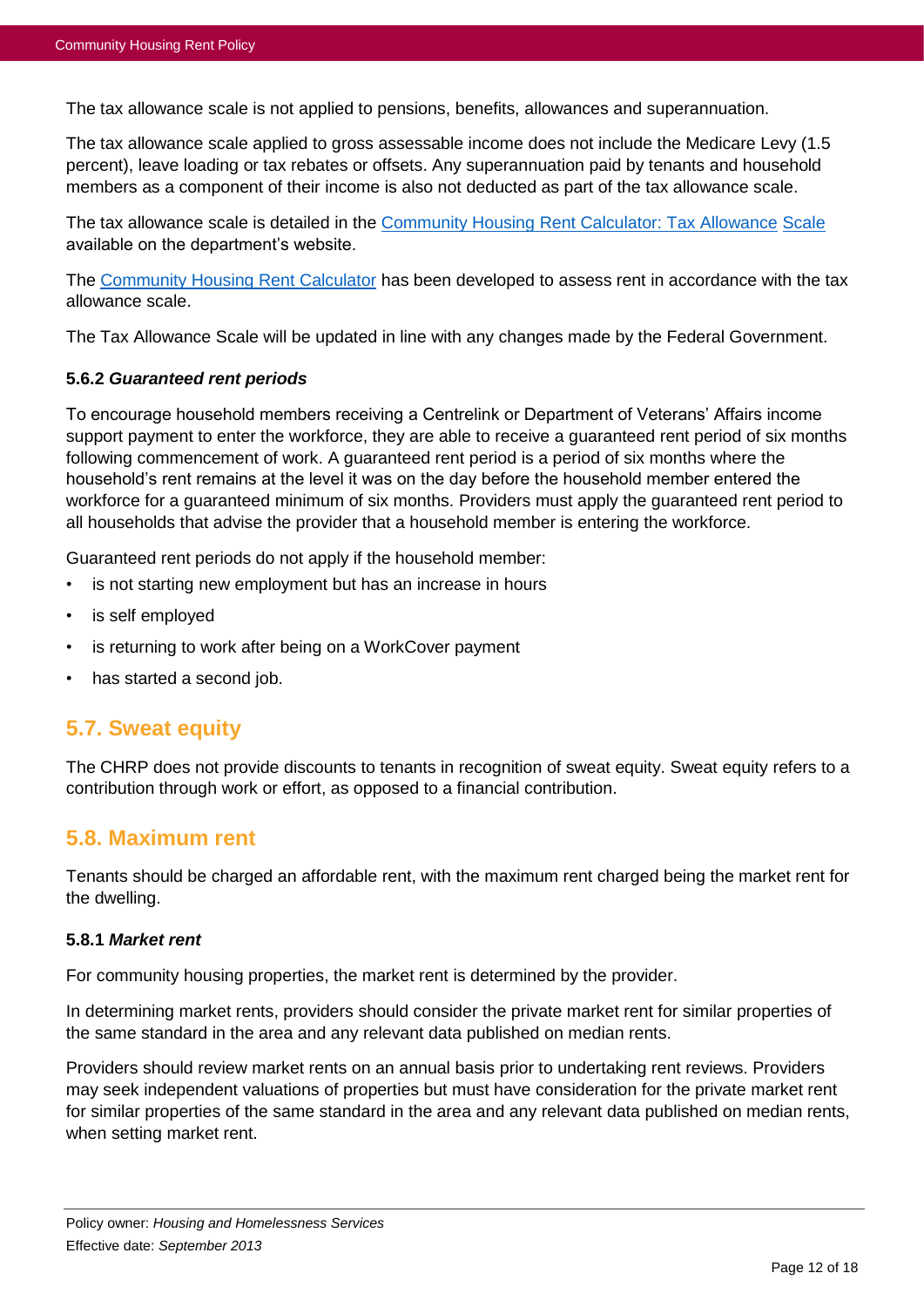Tenants have the right to appeal market rent assessments and providers must keep a copy of the methods used to derive a market rent for one year after the end of the rooming accommodation agreement or tenancy agreement.

#### **5.8.2** *Housing with Shared Support*

Tenant's in shared housing arrangements under Housing with Shared Support initiatives are assessed separately for rent. However, where all tenants are residing in a single property with shared amenities, such as bathroom, living areas or kitchens, the combined rent of all tenants must not exceed the property's market rent. This means that each tenant's rent must not exceed an equal share of the market rent.

Where each tenant in the Housing with Shared Support arrangement has an individual unit within a complex, even if some amenities are shared, the maximum rent for the property is based on the market rent determined for the individual unit, and not the complex as a whole.

### <span id="page-12-0"></span>**5.9. Minimum rent or reduced rent**

Tenants must pay the full amount of rent payable as calculated by their rent assessment. Providers can approve a household be charged minimum rent in some circumstances. Specific details in relation to circumstances when minimum rent and reduced rent can be charged are detailed below.

A provider's rent policy should detail:

- if a minimum or reduced rent can be approved
- the delegate for approving a minimum or reduced rent
- the circumstances in which a minimum or reduced rent will be applied.

Minimum rent and reduced rent should not be used to assess rent for tenants who cannot verify their income, or have no or low income.

#### **5.9.1** *Minimum rent*

The minimum rent providers charge should be based on 10 percent of the at-home (dependent) rate of Youth Allowance paid by Centrelink.

Providers can approve minimum rent be charged to a household:

- to assist a household where a household member is temporarily absent due to imprisonment or for health reasons
- to assist a household in severe economic difficulty
- when the calculated rent is lower than the minimum rent.

Where a minimum rent is being applied the minimum rent should not be approved for a period of more than 12 months.

#### **5.9.2** *Reduced rent*

Providers can approve a reduced rent be charged to tenants to assist the household when a household member is temporarily absent due to imprisonment or temporarily absent for health reasons and extra accommodation costs are being incurred.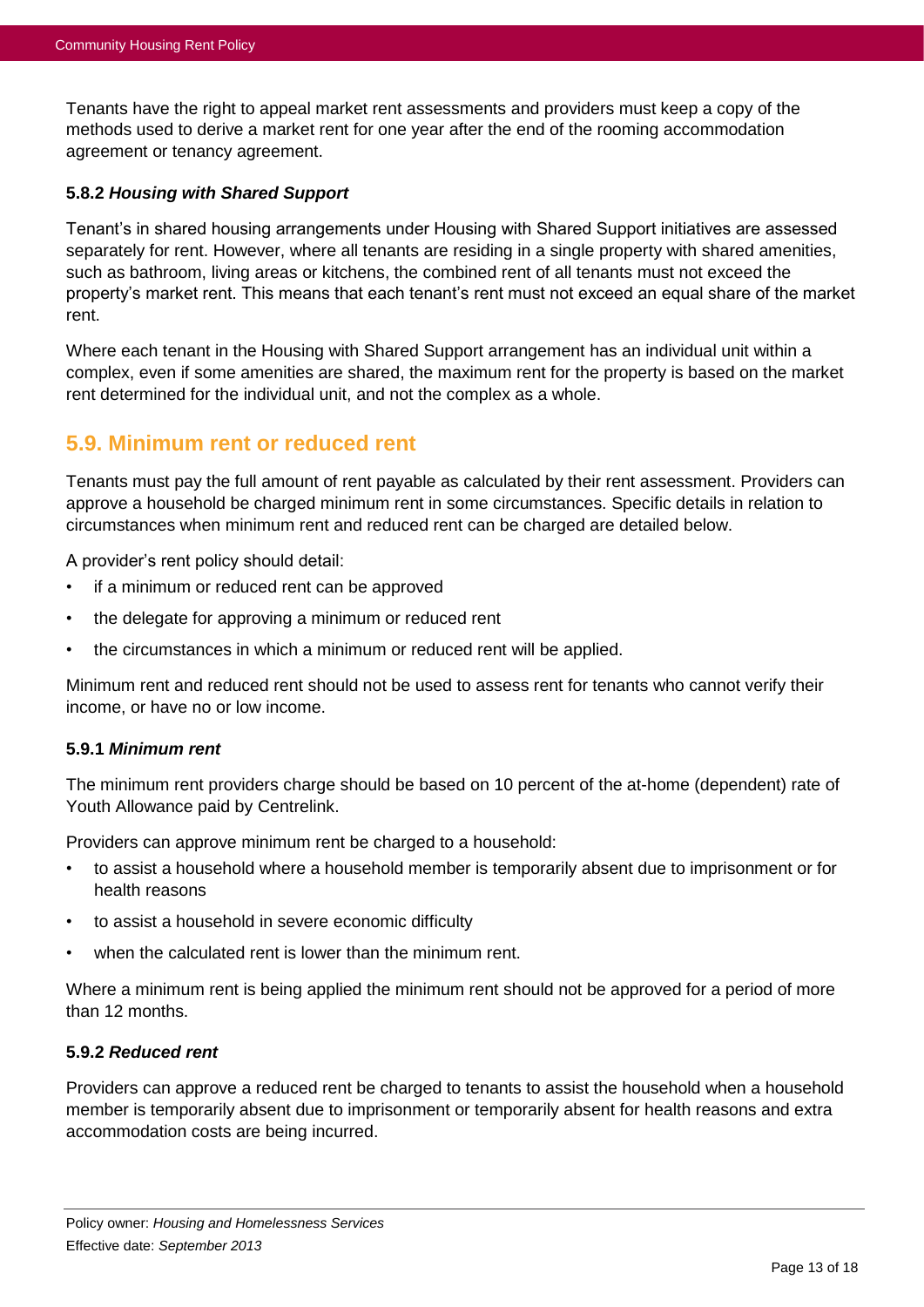The reduced rent amount should be calculated on a case-by-case basis based on the temporary removal of the absent household member.

Where a reduced rent is being applied, the reduced rent should not be approved for a period of more than 12 months.

# <span id="page-13-0"></span>**5.10. Rent reviews**

Providers should review rents for all households at least annually, or when they become aware of a change in household circumstances.

Tenants are responsible for advising providers of a change in circumstances and should be advised of this responsibility at sign-up. Tenants may request a re-assessment of rent at any time because of a decrease in income or a change in household circumstances. A tenant can seek a rent decrease be backdated if they can prove that they advised the provider of the change in circumstances, and the provider did not re-assess their rent. Providers must give tenants written advice regarding the outcome of their rent review including the new rent to be charged.

If a tenant or household member fails to provide the evidence required to enable a rent assessment of rent review, in the time specified by the provider, the provider can remove their rent subsidy. Removing rent subsidy means that the household is charged 100 percent of market rent for the property. The rent subsidy should be re-applied from the day that all required evidence for the rent review is supplied to the provider.

Providers must comply with the RT&RAA and tenancy agreements when increasing or decreasing a household's rent, including when a rental subsidy is removed

#### **5.10.1** *Rent increases and decreases between rent reviews*

Tenants should have their rent reduced immediately on reporting and providing evidence of a decrease in income to the provider. Unless specified in the CHRP, increases in income will become apparent at the time of rent reviews and affect the rent charged from the time of that rent review.

Providers must comply with the RT&RAA and tenancy agreements when increasing or decreasing a household's rent.

#### **5.10.2** *Rent increases more than \$7.50 per week*

Where, as a result of the changes to the Community Housing Rent Policy implemented in 2013, a tenant's rent is increased by more than \$7.50 per week, a provider cannot pass on a rent increase which is more than \$7.50 per week. The rent increase attributed to the policy changes must be introduced gradually, with no more than \$7.50 per week being passed on in any one year.

This does not apply to rent increases that are the result of household or income changes, such as a new household member joining the household, a household member gaining employment or receiving a new income, or a household member increasing their working hours.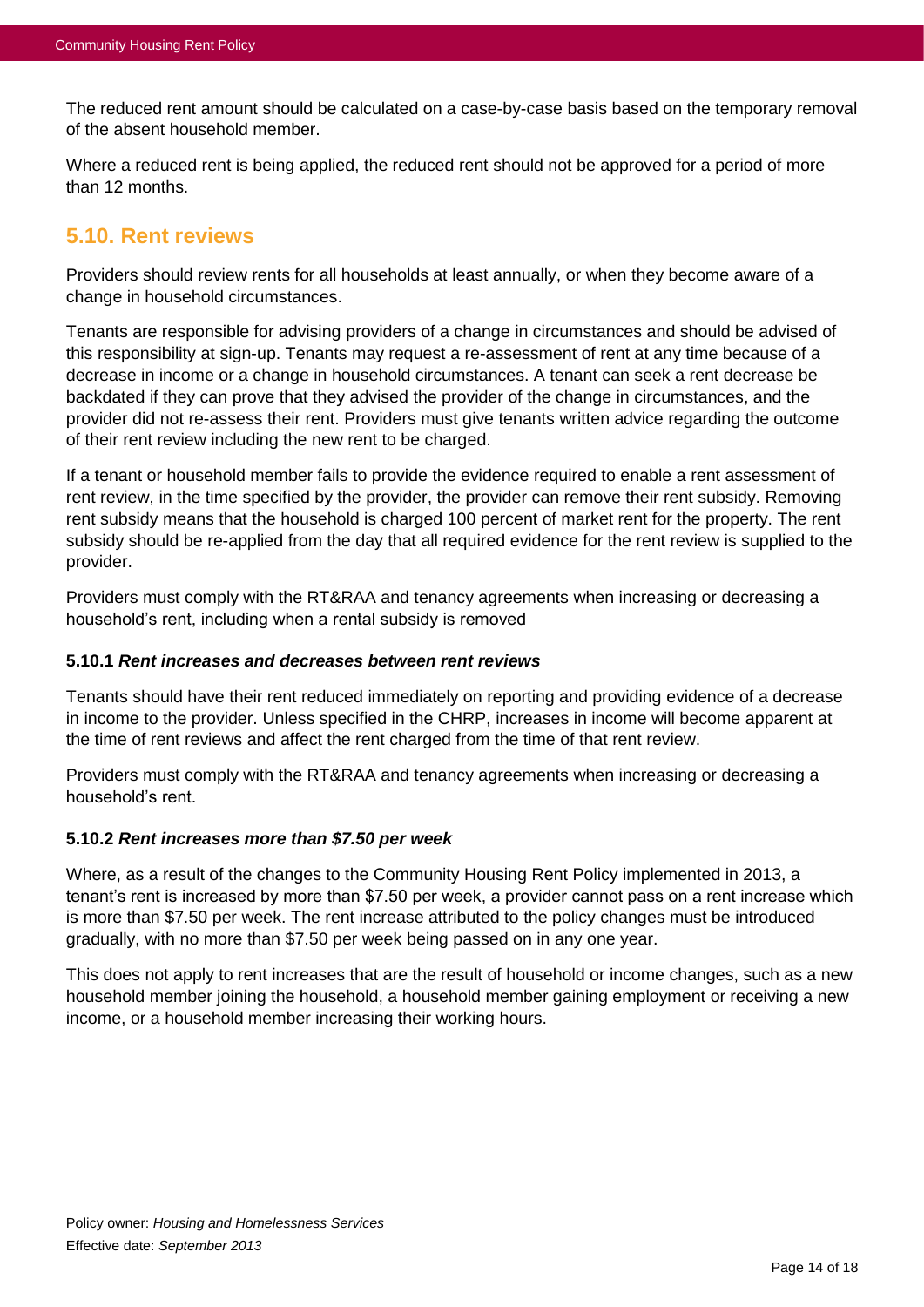# <span id="page-14-0"></span>**5.11. Evidence of income**

For rent assessment purposes tenants must make available to the provider, evidence of all sources of income. Evidence of income should usually be no more than 28 days old.

A provider's rent policy must detail what evidence of income will be accepted from the tenant. Providers should not accept evidence of income if the client has made any alterations to the documents such as blackening out information, withholding pages, or where it is suspected or known that the evidence provided has been tampered with or altered in any way.

Where possible, providers should use evidence of income that is prepared or validated by an external third party. For example, Centrelink statements, pay slips prepared by an employer, or a Notice of Assessment prepared by the Australian Taxation Office.

#### **5.11.1** *Non-disclosure of income or household members*

If a provider receives evidence that a tenant has not declared income or new household members at a rent review, the provider must reassess the tenant's rent as detailed below.

In cases where the tenant has not declared additional income, e.g. that a household member commenced employment, the additional rent payable should be reassessed and applied in accordance with Section [5.6.2 Guaranteed rent periods](#page-11-2) and from the nearest annual rent review date after the undeclared income commenced.

In cases where the tenant has not declared an additional household occupant, the additional rent payable should be reassessed and applied following the date that any applicable grace period under Section [5.2.5 New household members](#page-7-1) would have ceased or from the date that the undeclared occupant moved in to the property.

Providers must comply with the RT&RAA and tenancy agreements when increasing or decreasing a household's rent.

# <span id="page-14-1"></span>**6. Goods, services and utility charges**

Providers must comply with the requirements of the RT&RAA and tenancy agreements when applying charges for goods, services or utilities.

The followings parts of Chapter 2 of the RT&RAA should be regarded in relation to goods, services and utility charges:

- Part 5 which covers outgoings of lessors or providers. Consideration should be given to details relating to service charges
- Part 6 which covers penalties and premiums for residential tenancy agreements and rooming accommodation agreements. Consideration should be given to details relating to supply of goods and services.

Section [5.1.1 Community-managed Housing –](#page-6-2) Studio Units provides details on the charges for furnished properties managed under this program.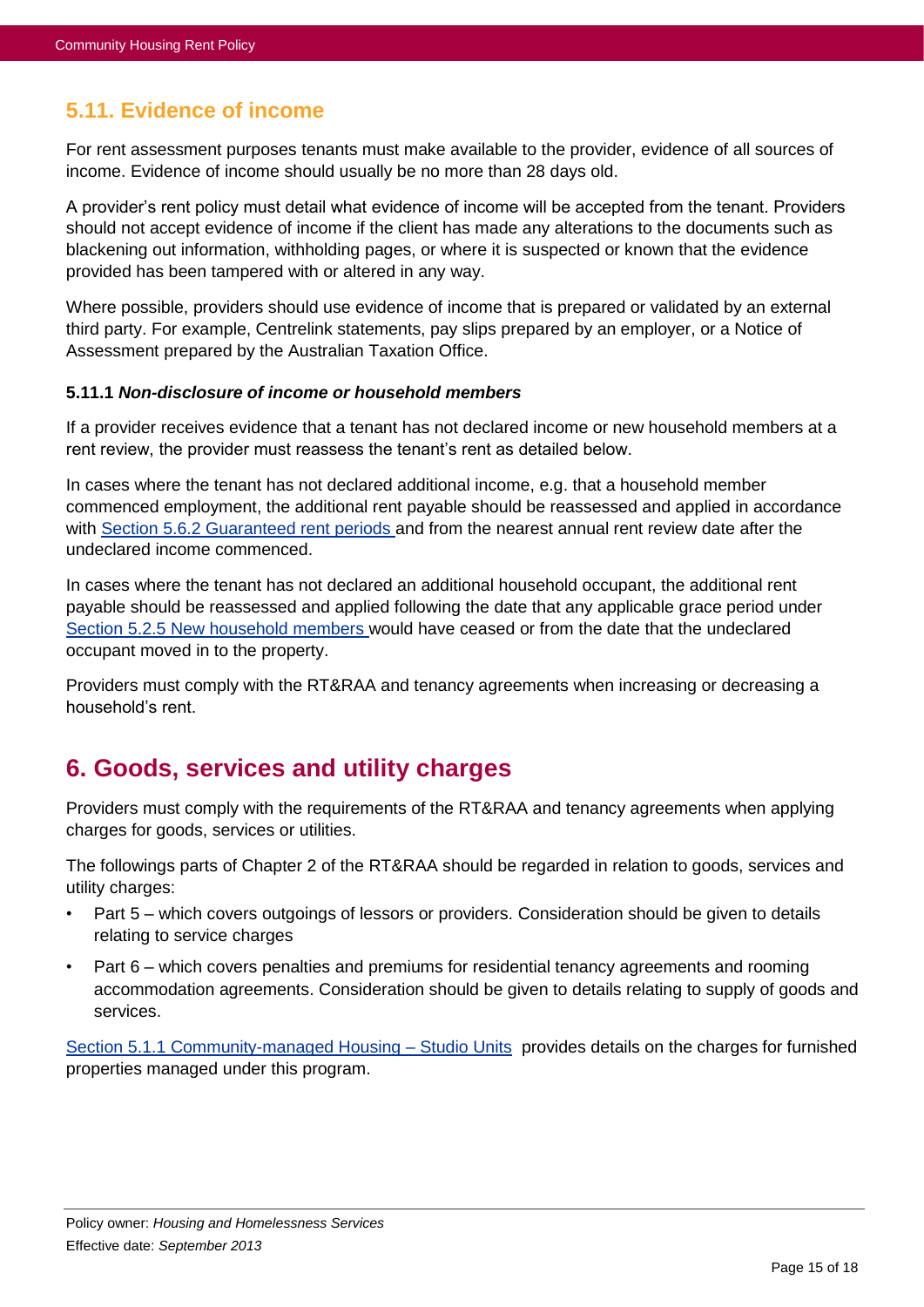# <span id="page-15-0"></span>**7. Program Specific Requirements**

# <span id="page-15-1"></span>**7.1. Affordable housing**

This section establishes the rent assessment requirements for affordable housing providers including providers funded under the Affordable Housing Program (AHP). For the purpose of the CHRP, affordable housing provider has the same meaning as that given in the *Housing Regulation 2015*.

#### **7.1.1** *Rent assessment*

Affordable housing providers must ensure that:

- allocations to properties are made based on the applicant's level of need in accordance with the Allocations Policy Long Term Community Housing and Affordable Housing Providers
- rent paid by tenants must be set at no more than 30 percent of gross household income (see Note 1 below), plus the Commonwealth Rent Assistance to which an eligible tenant is entitled
- the provider's rent policy supports the application of The Benchmark Affordable Housing Rent Guide, as published by the department from time to time.

**Note 1** - The Pension Reform increase component of eligible base pension rates (as introduced in 2009/10) is the only non-assessable income for the Affordable Housing Program. For more information about this payment, refer to Section [4.1. Pension reform increases –](#page-4-2) 2009.

#### **7.1.2** *Application of the CHRP to affordable housing providers*

Affordable housing providers are **not** required to apply all sections of the CHRP. The following sections of the CHRP are **not** applicable to affordable housing providers:

- [4.2. Assessable and non-assessable income](#page-5-0)
- [5.1. Assessment rates](#page-5-2)
- [5.2.1 Young household members](#page-6-3)
- [5.6.1 Tax allowance scale](#page-10-1)
- [7.2. Crisis Accommodation Program](#page-15-2)
- [7.3. Supportive Housing Program](#page-16-0)

# <span id="page-15-2"></span>**7.2. Crisis Accommodation Program**

This section establishes the rent assessment requirements for providers funded under the Crisis Accommodation Program (CAP).

#### **7.2.1** *Context*

The application of the CHRP is influenced by the accommodation and support arrangements in place for clients. Under some service arrangements providers may apply a charge, rather than rent.

Sections of the RT&RAA have particular relevance for CAP providers. Providers must make sure they are aware of and comply with the RT&RAA.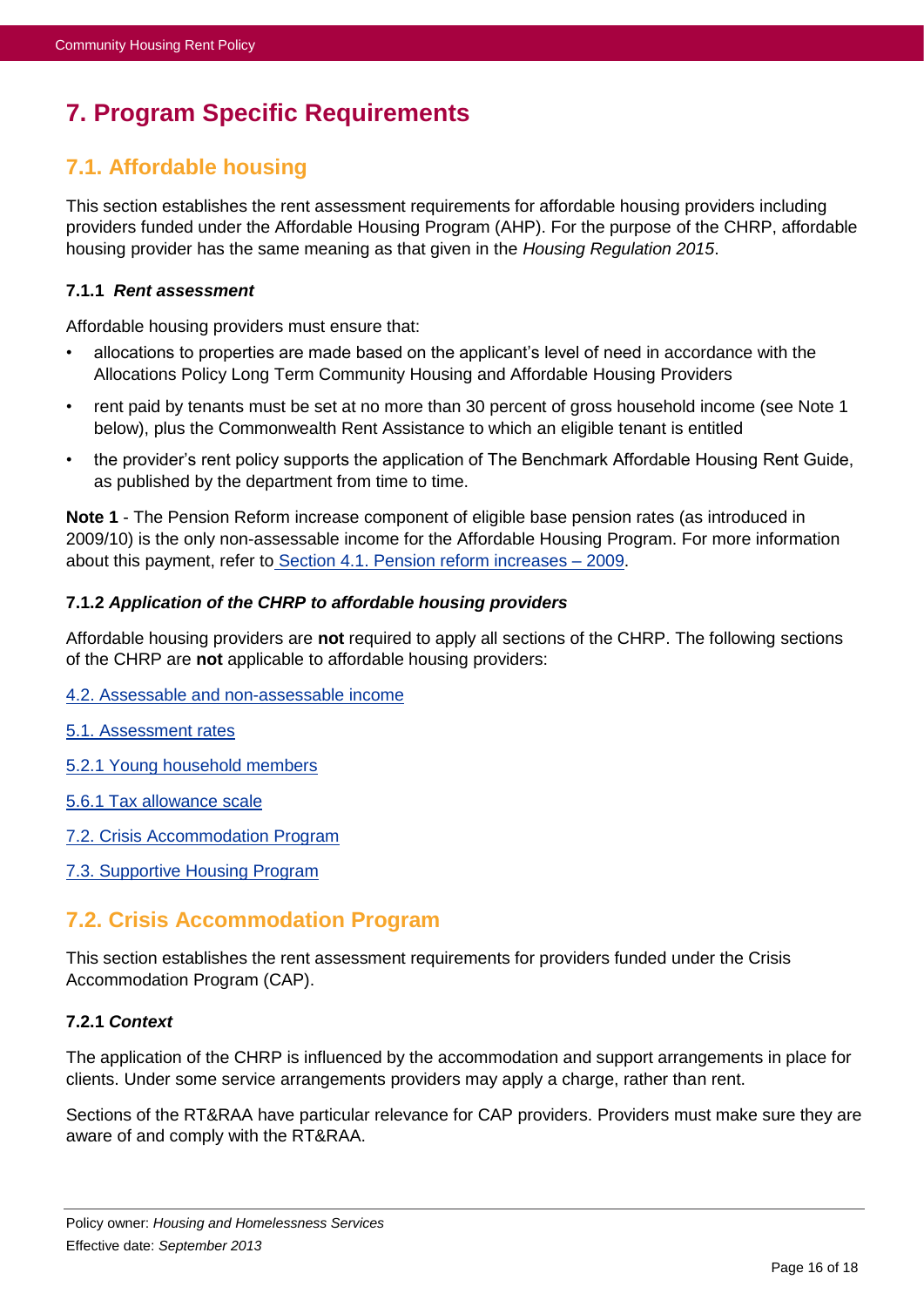#### **7.2.2** *Principles*

For services delivered under CAP the following principles apply, in addition to the principles in Section [2.](#page-3-0)  [Principles.](#page-3-0)

- use a degree of flexibility and with due consideration to case management processes
- support the aims and objectives of the accommodation and support programs a service is funded under. Access and level of service should not be affected by a client's ability to pay a service charge or rent, however client's should be charged rent in accordance with this policy as practicable
- it is appropriate for clients of these properties to pay a service charge or rent where their circumstances and funding agreements support this.

#### **7.2.3** *Rent assessment*

Where providers funded to deliver services under CAP set rent it should be done in accordance with the CHRP. The following exceptions apply:

- providers can, at their own discretion set rent at less than 25 percent of household income, in determining rent, providers should consider the principles listed above
- depending on the client's circumstances and the type of service offered clients of CAP funded services may pay no rent.

Client contributions/fees charged are only considered as rent when they apply to a household covered by the RT&RAA.

Any client contributions, fees or charges applied to households that are **not** covered by the RT&RAA should be linked to the client's case management plan and service policies in accordance with continuing program requirements. Payments or client contributions made by residents in CAP accommodation, which are not the subject of an agreement covered by the RT&RAA, are not rent.

# <span id="page-16-0"></span>**7.3. Supportive Housing Program**

This section establishes the rent assessment requirements for providers funded under the Supportive Housing Program.

#### **7.3.1** *Context*

The application of the CHRP to tenants in Supportive Housing Program properties is influenced by the target group for the program.

In order to maximise income for the building, while ensuring rents remain affordable for all tenants there are two separate structures to calculate the accommodation component of rent (excluding furnishings or utilities where applicable):

#### **7.3.2** *Rent assessment*

Tenants who apply under the low to moderate income category will be charged rent in accordance with Section [7.1. Affordable housing](#page-15-1) of the Community Housing Rent Policy. That is, rent will be set at up to 30 percent of gross household income, plus the Commonwealth Rent Assistance to which an eligible tenant is entitled. The Allocations Policy Long Term Community Housing and Affordable Housing